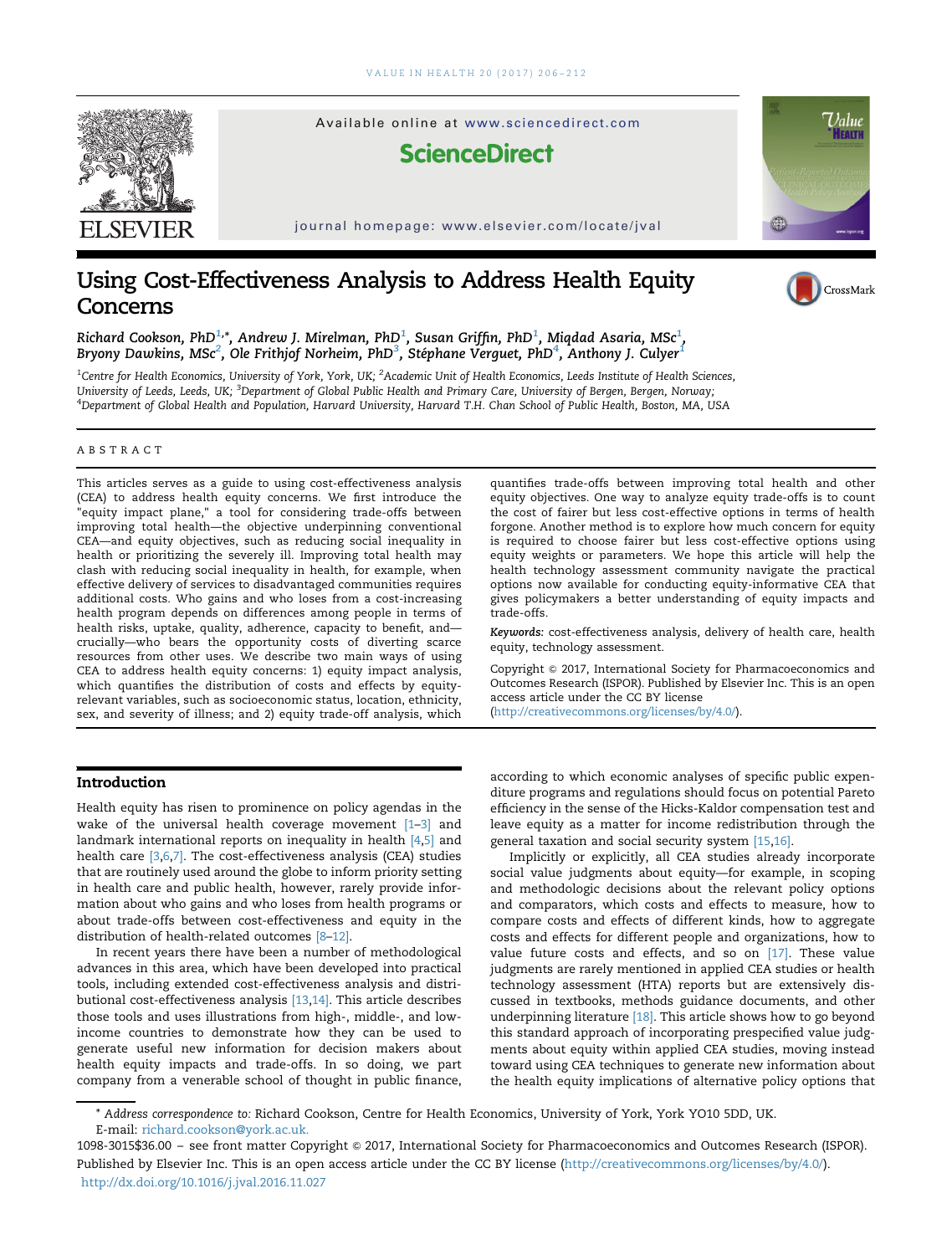facilitate deliberation among decision makers and stakeholders [8,18]. Equity-informative economic evaluation is an input into decision-making processes, not an algorithm for determining decision outcomes [18]. The appropriate weight to give equity considerations in a particular decision is not a matter for analysts to resolve, but something for decision makers to consider in consultation with stakeholders.

We focus on two general categories of policy concern for health equity, which can both be used to address a wide range of more specific concerns: 1) reducing social inequalities in health and financial protection from ill-health; and 2) prioritizing the severely ill. Within the first category, our illustrative examples focus mainly on distributional impacts according to socioeconomic, ethnic, and sex groups, although the methods described are applicable to other differences in health-related outcomes that policymakers may consider unfair, including differences by geographical location, disability, mental illness, and other social variables.

First, we introduce two key concepts that underpin the economic approach to health equity analysis: 1) health equity trade-offs and 2) net equity impact. We then describe two approaches to conducting equity-informative CEA: 1) equity impact analysis, which quantifies the distribution of costs and effects by equity-relevant variables; and 2) equity trade-off analysis, which quantifies trade-offs between improving total health and other equity objectives.

## Health Equity Trade-offs

The policy objective underpinning conventional CEA can be thought of as a health equity objective: the quasi-utilitarian objective of maximizing total health in the general population [19,20]. CEA compares the costs and effects of two or more mutually exclusive policy options [21]. To facilitate comparison between policies in different disease areas with diverse and distinct mortality and morbidity impacts, health effects are often measured using a composite summary index of health, such as the quality-adjusted life-year (QALY) or the disability-adjusted life-year (DALY). This allows the comparative effectiveness of programs to be assessed in terms of both individual and population-level health.

Population-level health gain is simply the unweighted sum total of all individual health gains, based on the standard value judgment that "a QALY is a QALY." This also allows the calculation of an incremental cost per QALY gained, or per DALY averted, of one policy option compared with another. A costincreasing policy option can be considered cost-effective if its cost per unit of health gain compares favorably with alternative ways of using resources. This recognition of opportunity costs that resources used in the provision of a program would have generated value if used elsewhere—is fundamental to CEA.

Every benefit attributed to a program must be assessed relative to those displaced when resources are diverted from alternative activities. In a public health system with a fixed budget, the displaced activities will comprise alternative health programs that would have produced alternative health benefits. Cost-effectiveness can then be defined as a test of whether a program will improve total health. A cost-effective policy will have a positive net health impact because its health gains will outweigh the health losses that result from shifting expenditure away from other health programs. By contrast, a cost-ineffective policy will have a negative net health impact because the health losses that result from shifting expenditure away from other health programs will outweigh the health gains.

CEA can thus help decision makers to choose cost-effective investments that increase total health and avoid cost-ineffective investments that reduce total health. This interpretation of opportunity costs in terms of forgone health benefits is more problematic if there is no fixed health budget. Opportunity costs then may fall instead on household consumption (via increased taxes or insurance premiums) or on reductions in public expenditure on programs not primarily designed to improve health. Regardless, thinking about trade-offs between cost-effectiveness and health equity is useful even if the test of cost-effectiveness, or value for money, is not interpreted in terms of health maximization.

The health equity impact plane in Figure 1 is a simple way of thinking about the potential trade-offs between costeffectiveness and an alternative health equity objective, such as reducing inequality in lifetime health or giving priority to those who are currently severely ill. The vertical axis shows the costeffectiveness of a health program. As explained, it is often useful to think of cost-effectiveness as a measure of net total health impact: the total health benefits of the program minus the forgone health benefits that would have been obtained by spending the same money on other health programs.

The horizontal axis shows the net health equity impact of the program. This refers to the net impact on the alternative health equity objective, again after allowing for program opportunity costs as well as program benefits [21]. The net equity impact may be assessed informally by the decision maker in light of disaggregated information or by using formal health equity metrics that combine disaggregated information in a summary index [22,23]. Different equity metrics can yield different conclusions, and the choice of metric requires justification based on explicit value judgments about a number of difficult conceptual questions, including equality of what? (e.g., outcome or opportunity), equality between whom? (e.g., all individuals or particular social groups), and equality indexed how? (e.g., absolute or relative indices) [24,25]. In practice, the choice of metric will often reflect pragmatic considerations of data availability as well as value judgments—for example, because opportunity is hard to measure, health outcomes may sometimes be a useful proxy indicator for impacts on health opportunities [26].

In Figure 1, a policy that falls in quadrant I improves both total health and equity ("win-win"); in quadrant III, the policy harms both ("lose-lose"). In these two cases, the impacts on health maximization and health equity are in the same direction, so trade-offs are irrelevant. In contrast, in the other two quadrants, impacts on health maximization and equity are opposed and trade-offs become relevant. In quadrant II, the policy is good for total health but bad for equity ("win-lose"), and in quadrant IV,

## **Cost-Effectiveness (Net Total Health Impact)**



Fig. 1 – Health equity impact plane.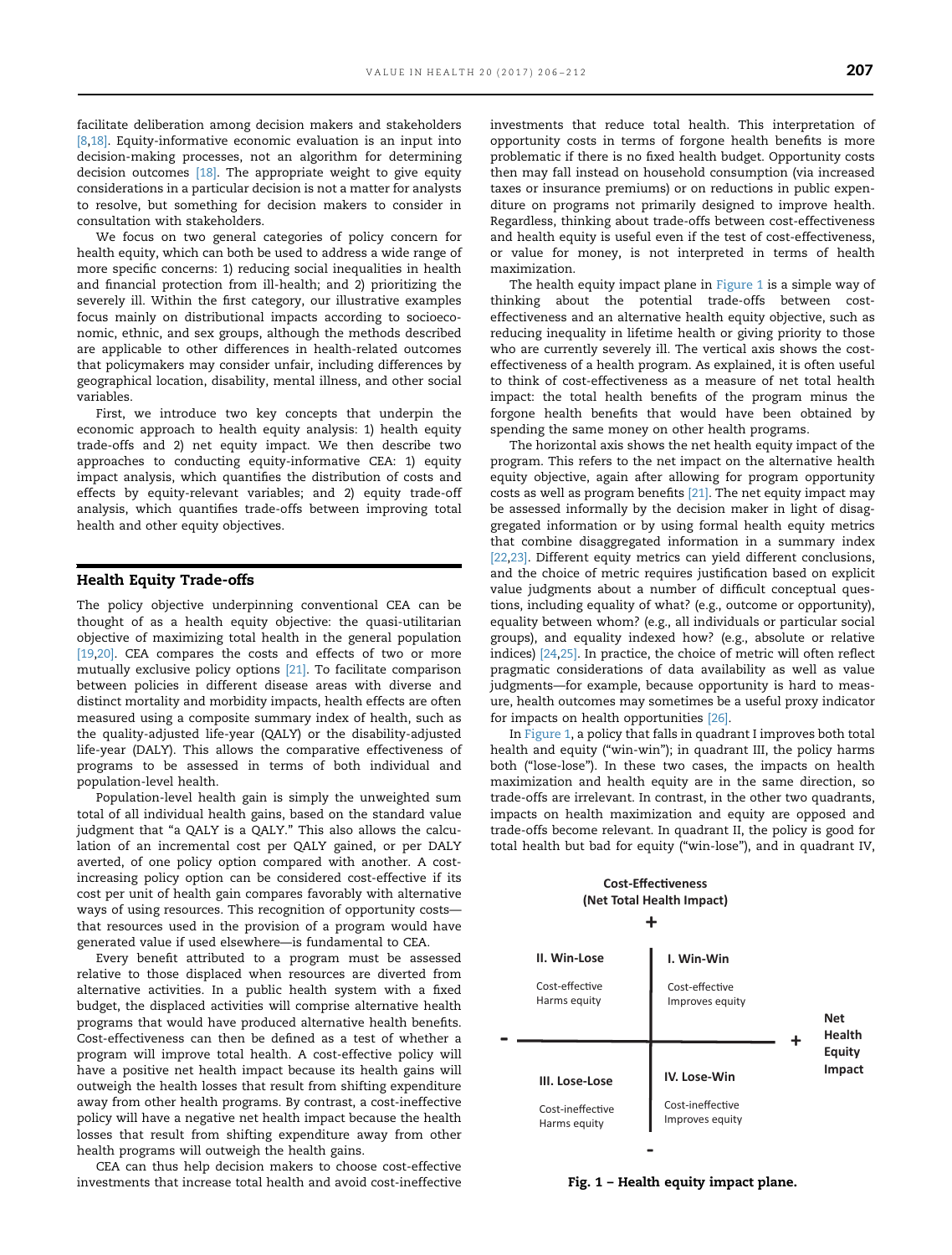the policy is bad for total health but good for equity ("lose-win"). If all policies fell in quadrants I and III ("win-win" and "loselose"), there would be no need to analyze health equity impacts. The policy identified as cost-effective using standard CEA would always improve health equity, and a cost-ineffective policy would always harm health equity.

Many policies do indeed fall into quadrants I and III. In lowand middle-income countries, for example, investments in highcost hospital treatments may fall into the "lose-lose" quadrant of being neither cost-effective nor likely to improve health equity insofar as they deliver small health gains per unit of cost and disproportionately benefit well-off groups [27]. In contrast, vaccination programs (e.g., rotavirus immunization [28]) and infectious disease control programs (e.g., tuberculosis [13]) may fall into the "win-win" quadrant of delivering large health gains per unit cost and reducing health inequity insofar as they disproportionately benefit socially disadvantaged groups.

In some cases, however, socially disadvantaged groups may gain less than advantaged groups from a decision to fund a particular medical technology as a result of factors such as unequal access to or quality of health care. As a case in point, access costs may be relatively high and health care coverage relatively low in remote, rural areas that lack well-resourced health facilities. In such cases, there may be trade-offs between cost-effectiveness and health equity. Policy makers may wish to consider redesigning delivery strategies to increase utilization and quality in disadvantaged communities, and may even wish to consider equity-oriented strategies that are less cost-effective than standard delivery strategies and lie in the "lose-win" quadrant.

Equity trade-offs can also arise in relation to preventive health interventions that seek to change behavior—including participation in screening and vaccination campaigns, as well as changes in smoking, diet, physical exercise, and other lifestyle behaviors —insofar as it may be more challenging and costly to change behavior in relatively disadvantaged communities, so preventive interventions may have more success in improving health in advantaged communities [29–31]. Such circumstances can give rise to preventive public health programs that lie in the "winlose" quadrant (cost-effective but harmful to health equity), a phenomenon sometimes referred to as intervention-generated inequality [29].

This health equity impact plane provides a simple illustration for understanding when trade-offs are necessary. It can also be operationalized to present this information to decision makers, which has been done in two recent examples from the United Kingdom [32,33].

## Net Equity Impacts

When assessing equity impacts, both the distribution of benefits and the distribution of opportunity costs are important. The forgone health benefits that could have been generated through the next-best alternative may be unequally distributed, and this distribution is required to estimate the net distributional health impact of a program [34]. The distribution of opportunity costs will depend crucially on how a program is funded. For example, if a program is funded by increasing general, progressive taxation, the absolute financial costs will be borne disproportionately by the rich, although the opportunity costs in terms of losses in health and well-being may be more equally distributed. In contrast, if a program is funded by reducing public expenditure on other health, education, or welfare services, the opportunity costs in terms of losses in health and well-being may be borne disproportionately by poorer individuals who rely more heavily on public services. The same applies to foreign aid funding that





**Case 2: Unequal Opportunity Costs (Larger for the Poor)**



Fig. 2 – Health equity implications of opportunity costs: hidden traps.

would otherwise be used to fund alternative programs that disproportionately benefit more socially disadvantaged people.

The potential health equity implications of alternative sources of funding are illustrated in Figure 2. The "gross" health impacts consider only the distribution of program benefits, as if there were no health opportunity costs. These gross impacts are shown as the upper circles in the diagram, representing the sum total population health gains due to the program (e.g., in QALYs or DALYs). For example, if one were evaluating a breast cancer detection program, the gross impacts are the health gains due to the increase in cases of early detection of breast cancer and subsequent gains in length and quality of life for those patients that result from treatment at an early stage. The downward arrows then convert these gross health impacts into "net" health impacts, accounting for the distribution of health opportunity costs due to diverting resources from other uses. Case 1 illustrates a case in which the health opportunity costs are assumed to be equally distributed. Case 2 illustrates a case in which funding comes from a program that disproportionately benefits socially disadvantaged groups. Case 2 shows that programs that may initially seem to have a pro-poor health equity impact may in fact be equity neutral or even anti-poor when one accounts for the health effects of diverting money from alternative uses.

## Equity Impact Analysis

Cost-effectiveness analysis can be used to examine the distribution of benefits and opportunity costs from alternative policy options, broken down by one or more variables of concern to policymakers from an equity perspective. At the request of the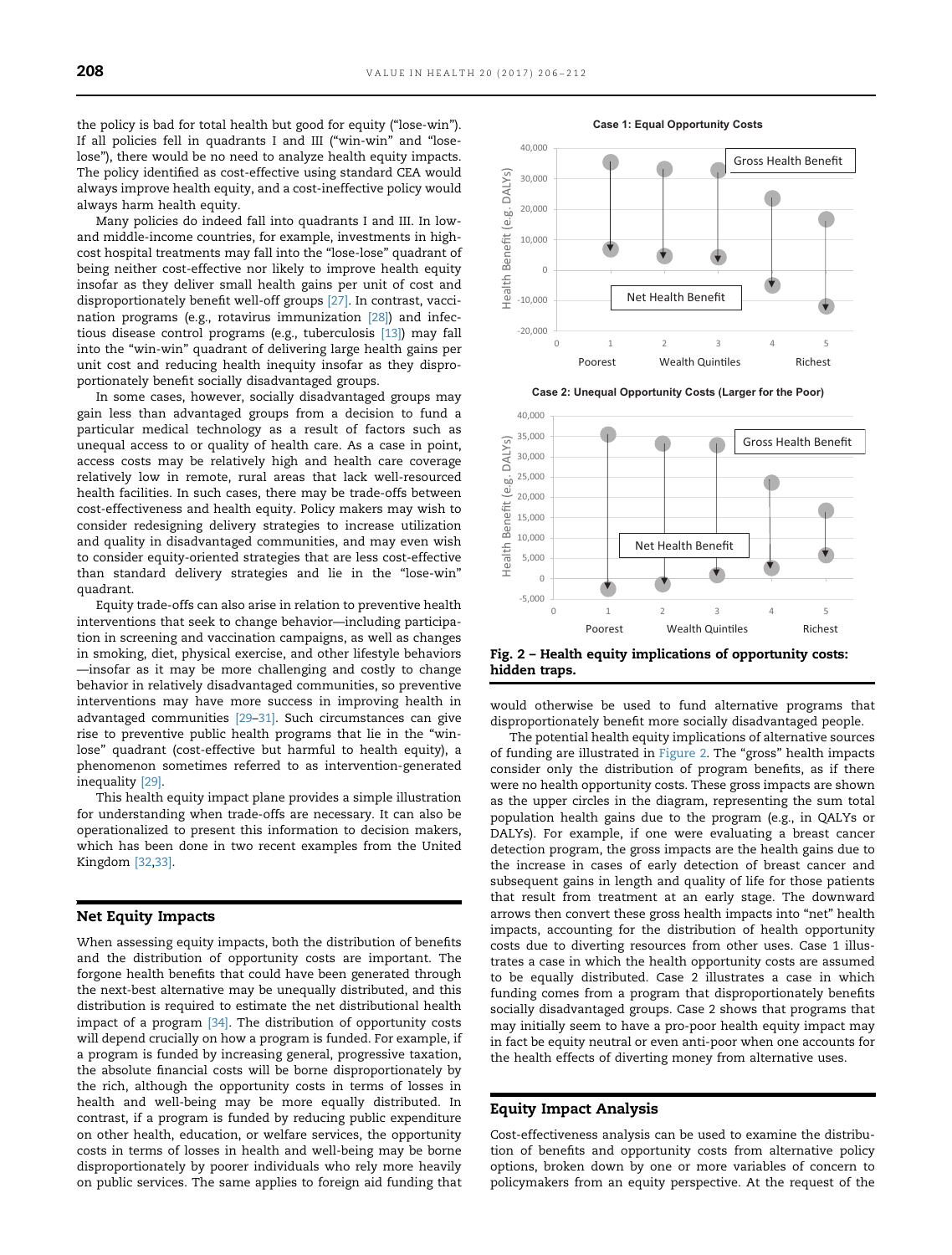UK health minister, for example, Holmes et al. [35] used CEA to model the social class distribution of the impacts of minimum alcohol pricing in the United Kingdom. They examined the effects on alcohol consumption, spending, and alcohol-related health harm and found that health benefits are substantially concentrated on heavy drinkers in routine and manual worker households.

#### Extended Cost-Effectiveness Analysis

In low- and middle-income countries, a common approach to equity impact analysis is extended CEA (ECEA), developed by the Disease Control Priorities, third edition (DCP-3) project ([http://www.](http://www.dcp-3.org) [dcp-3.org](http://www.dcp-3.org)) [36]. ECEA analyzes the distribution of both health benefits and financial risk protection benefits (prevention of illness-related impoverishment) per dollar expenditure on specific policies in a given country. ECEA examines the financial risk protection benefits of policies given the high incidence of out-ofpocket payments in a large number of low- and middle-income countries and because the prevention of medical impoverishment is one major objective of health systems and universal health coverage [37].

As an illustration of ECEA, Verguet et al. [38] examined the distributional impact of a 50% cigarette price increase through excise tax in China over a 50-year period, compared to no change. They found that such excise tax increases could be pro-poor in China: the years of life gained would be more concentrated on the poor (79 million in the poorest quintile group) than on the rich (11 million in the richest quintile group), and the financial risk protection benefits would be largely concentrated among the poorest quintile group (accruing about 70% of the total \$2 billion of insurance value gained).

ECEA has now been applied to the study of about 20 policy interventions in different low- and middle-income countries, producing breakdowns of costs, health benefits, and financial risk protection benefits by socioeconomic quintile group [39]. Hitherto, such analyses have tended to focus on distributions by socioeconomic group, but other equity-relevant variables can also be examined, including geographical location, ethnicity, sex, and severity of illness [40,41].

#### Distributional Cost-Effectiveness Analysis

Another framework for equity impact analysis is distributional CEA (DCEA), developed by the University of York. This approach focuses on the distribution of health effects and pays careful attention to the distribution of health opportunity costs from displaced expenditure within a fixed health care budget. Asaria et al. [14] used DCEA to examine the distributional health impacts, by social deprivation, ethnicity, and sex, of targeted versus universal reminder strategies for increasing uptake of bowel cancer screening. They found that the targeted strategy delivered a smaller gain in total health but a larger reduction in health inequality [23].

DCEA allows multiple inequality impacts on different social groups to be combined in the same analysis and compared in magnitude. It also aggregates all costs and effects into the common metric of net health benefits as well as presenting findings in a disaggregated form. This allows the construction of summary measures of net health equity impact that can be plotted on the horizontal axis of the equity impact plane, rather than reliance on judgments based on disaggregated data on the distribution of costs and effects. If required, this equity impact metric can then be weighed against the cost-effectiveness metric (net health benefit) on the vertical axis using an overall equityweighted index of social welfare that combines concern for both equity and cost-effectiveness. As discussed later, we do not

propose using an index of this kind as an all-purpose algorithm for decision making. Rather, we recommend sensitivity analysis using different equity weights to explore the implications of alternative views about the appropriate trade-offs between improving total health and reducing health inequity. A limitation of DCEA is that, like conventional CEA, it does not examine effects on financial risk protection. However, this limitation may be less important in countries like the United Kingdom where few people suffer impoverishment as a result of medical costs [42].

Equity impact analysis can also be conducted outside the context of CEA and the aforementioned ECEA and DCEA frameworks. Bajekal et al. [43] examined the distributional impact of changes in risk factors and treatment utilization on coronary heart disease mortality in different social groups in England from 2000 to 2007. This kind of study does not directly inform the priority-setting task of selecting among specific policies, however, because it does not provide information about the costs and effects of policies on changing risk factors or treatment utilization.

Another form of distributional impact analysis that is typically conducted outside the context of CEA is known as benefitincidence analysis. This analysis looks at the benefits of public health care spending as a whole for different social groups. It generally examines only health care consumption and coverage rather than health outcomes, and looks at the average benefits of current expenditure rather than the marginal benefits of potential future changes in expenditure. Some recent benefit incidence analyses, however, have used data on subnational variation and change in expenditure and outcomes to estimate the health outcomes of marginal changes in spending in a way that could be used more directly to inform priority setting [44].

## Equity Trade-Off Analysis

Equity trade-off analysis examines trade-offs between improving total health and other equity objectives not usually addressed by CEA. The two main approaches to equity trade-off analysis equity-constraint analysis and equity-weighting analysis—are described below.

#### Equity Constraint Analysis—Counting the Cost of Equity

A simple approach to equity trade-off analysis is to count the cost of choosing fairer but less cost-effective options. This can be thought of as an equity constraint analysis because equity is treated as a constraint on the pursuit of health-maximizing costeffectiveness. For example, Cleary et al. [45] explore the implications of imposing the equity constraint to treat either 100% of eligible patients or none. This can be seen as an equity constraint insofar as it avoids creating a "two-tier" public service that delivers effective treatment to some patients but not others.

Cleary et al. [45] explore the total health implications of imposing versus relaxing this equity constraint regarding indivisibility of health program delivery in relation to anti-retroviral therapy (ART) for human immunodeficiency virus (HIV). For example, in their Table VI, they find that with a budget of \$6–\$8 billion dollars, this equity constraint would drive the choice of no ART, even though less than 100% provision of first-line ART would be more cost-effective and deliver more total health. With a budget of \$12 billion, indivisibility prevents the funds from being used to provide second-line ART to less than 100% of the eligible population, which would also deliver more total health.

The health loss associated with choosing the more "equitable" option gives an indication of the value the decision maker places on this equity constraint [11]. This approach can be implemented either by using a simple cost-effectiveness framework that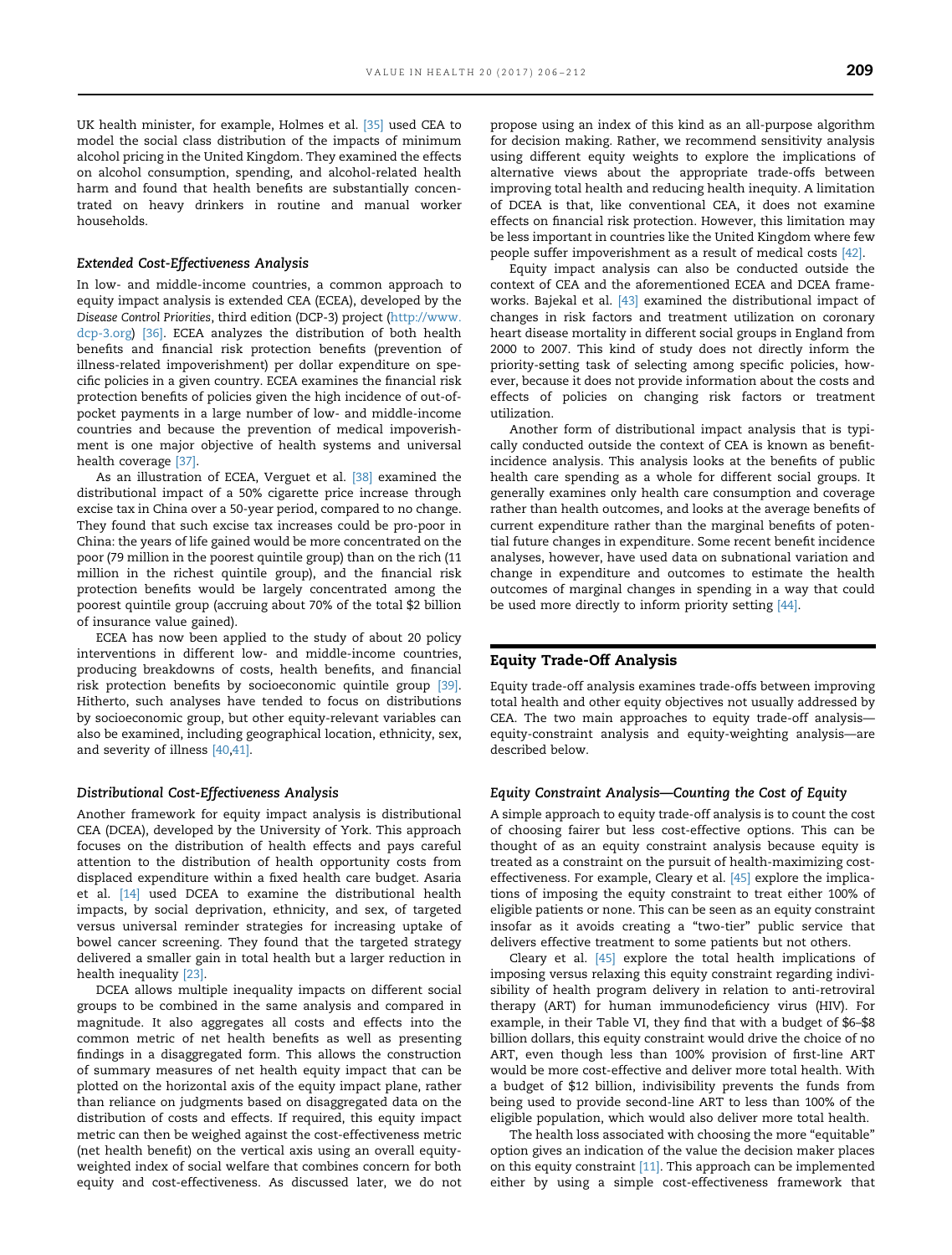compares two or more options given a fixed budget or by using more specialized mathematical programming techniques to handle complex choices involving different amounts of expenditure on different programs [10,41,46,47].

## Equity-Weighting Analysis—Valuing the Importance of Equity

When programs fall in the "win-lose" or "lose-win" quadrants of the health equity impact plane, decision makers face difficult trade-offs between equity and cost-effectiveness. Equityweighting analysis can be used to help policy-makers assess these trade-offs by quantifying how much concern for equity is required to choose cost-ineffective options that improve equity (programs in the "lose-win" quadrant) and cost-effective options that harm equity (programs in the "win-lose" quadrant). This can be done using "equity weights" for health benefits that apply to people with different characteristics or using an "equity parameter" that quantifies the degree of concern for reducing health inequity versus improving total health.

Different characteristics of health policies and the people affected by them can be used as the basis for setting equity weights, and several different equity-weighting systems have been proposed [48,49]. Many of these systems do not pay special attention to the social characteristics of people but rather focus on their health characteristics—in particular, current severity of illness or overall lifetime experience of health, including past, present, and future health [50–55]. These systems tend to be based on one or more equity parameters, such as an inequality aversion parameter within a social welfare function, which specifies how much one cares about reducing unfair health inequality but does not directly specify how much one cares about individuals with certain social characteristics [23,56]. An equity parameter does, however, indirectly imply a specific set of equity weights for people with different characteristics when combined with information about the existing distribution of health among individuals with those characteristics. These implied weights will then change in response to changes in the distribution of health and social variables.

Equity-weighting analysis also requires that all costs and effects be aggregated into a common metric to which weights can be applied, such as annual mortality risk, life years, QALYs, or DALYs. In addition, if decision makers are interested in impacts on relative inequality (e.g., life expectancy ratios) as well as absolute inequality (e.g., life expectancy gaps), then an estimate of the baseline distribution of health will be required because relative inequality impacts depend on the baseline levels as well as the absolute changes.

### Discussion

In response to growing policy concerns about health equity, the tools of economic evaluation are being refashioned to provide useful evidence about health equity impacts and trade-offs. This article has introduced the key concepts that underpin the use of CEA to address health equity concerns. This article has also reviewed the main practical tools available for analyzing who gains and who loses from policy interventions (equity impact analysis) and for assessing equity trade-offs between improving total health and other health equity objectives not usually addressed by CEA (equity trade-off analysis). These approaches can also be thought of as a type of multicriteria decision analysis with two decision criteria—improving total health and improving health equity—and could be embedded within a wider multicriteria decision analysis that encompasses further decision criteria [57,58].

The methods we describe can be used to address most but not all of the equity concerns that routinely arise in HTA, including 1) concern for reducing inequalities in health-related outcomes by

income, ethnicity, geographical location, disability, sex, and other social variables; and 2) concern for prioritizing severely ill patients, including "end-of-life" patients. "Fair innings"–type concerns to reduce lifetime inequalities can be addressed under both headings 1) and 2) by using lifetime health metrics. These methods, however, do not address other issues sometimes discussed in relation to equity (e.g., orphan diseases, productivity costs, benefits to careers, and nondiscrimination) and have not yet been extended to analysis of inequality between current and future generations or the dynamics of social mobility [59].

Aligning the methods of CEA to address equity concerns is only one facet of the much larger question of how to design fair processes of decision making that appropriately address equity concerns [8,18]. Equity-informative CEA can only address a subset of the diverse stakeholder concerns about fairness that may arise in relation to a specific decision, and decision makers will always need to consider wider issues and using further sources of information. One useful approach to ensuring that decision makers give due attention to wider equity concerns, for example, is the use of equity checklists [59–61].

More fundamentally, robust institutional structures, processes, and incentives are needed to ensure that decision makers take appropriate steps to reduce inequities in health. Analysis of the health equity implications of decisions cannot help to improve decision making if, for example, the analysis is poorly conducted or communicated, or based on the idiosyncratic value judgments of a narrow group of experts rather than the broader community of stakeholders, if policy advisers lack sufficient training to understand the findings, or if the conclusions are disregarded by decision makers who merely pay lip-service to health equity concerns.

Using CEA to analyze equity impacts and trade-offs requires the same basic analytical skills needed for standard CEA. It is more demanding, however, in terms of data requirements because it requires social distributions of key parameters rather than population average values. Data limitations can be particularly severe in low-income countries that lack basic health information systems, such as vital statistics on births and deaths and hospital and primary care administrative data. As the DCP3 project has amply demonstrated, however, equity-informative CEA can successfully be performed in low- and middle-income countries using existing survey-based data sets, such as the demographic and health surveys, which include information disaggregated by socioeconomic status and geographical setting.

An important frontier for future research is to provide better estimates of the distribution of opportunity costs. Work is ongoing to examine this distribution in England, drawing on existing research on variation in health expenditure and outcomes at a subnational level [62]. Linking this research with data on health care utilization by different social groups will provide empirical estimates of how the opportunity costs of health expenditure within a fixed health budget are distributed. This also opens the prospect of producing "equity league tables" by ICD-10 disease code to provide decision makers with a rough indication of the likely health equity impacts of programs in particular disease areas, without the need to undertake a fullblown equity impact analysis. This work is challenging, however, because many countries do not have suitable subnational data on variation in health expenditure and outcomes or may have health system characteristics that make it difficult to identify where the opportunity costs lie.

In the past, some authors have taken a skeptical view of the value of equity-weighting analysis due to the difficulty of securing consensus on an equity "algorithm" or "tariff" that rigidly prespecifies particular equity weights—for example, differential weights for individual health gains according to disease type (e.g., cancer), health characteristics (e.g., severity) or social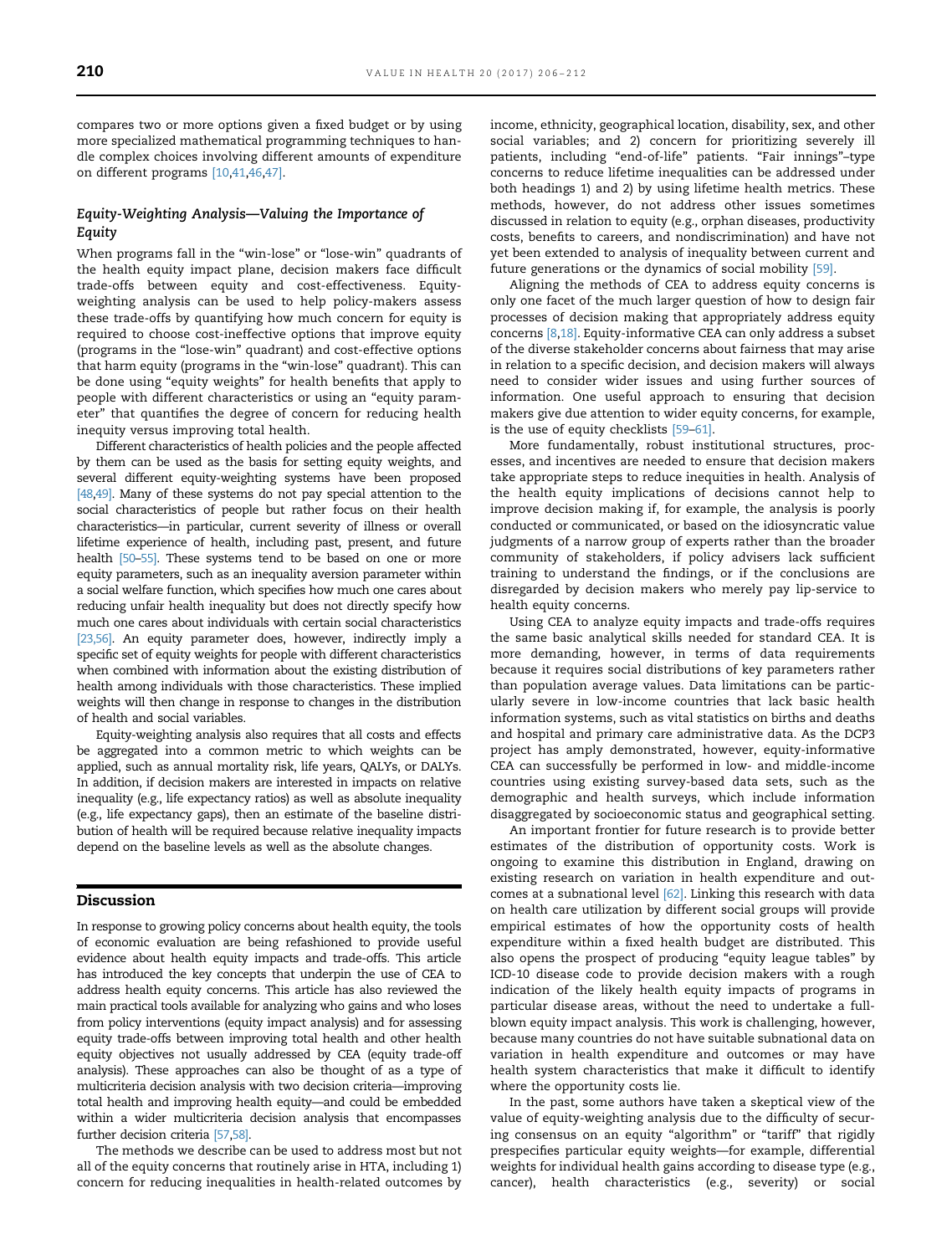characteristics (e.g., being poor) [63]. Equity-weighting analysis, however, does not have to be used as an algorithm for making decisions. Instead, we recommend that it be used as an aid to deliberation in the context of a specific decision via sensitivity analysis of different equity parameters to help decision makers and stakeholders explore the implications of alternative value judgements about equity. An advantage of this approach is that it helps to clarify the equity arguments advanced by different parties by laying bare their logical implications. The reporting of sensitivity analyses using different equity parameters may also help form useful "equity benchmarks" for decision makers to compare across different decisions.

Thus, we do see a role for equity-weighting sensitivity analysis as an aid to deliberation in the context of specific decisions in light of information on who gains and who loses. For example, the Dutch use sensitivity analysis around severity weighting in the economic evaluation evidence used to support decisions on inclusion in their basic health benefits package [64]. The UK National Institute for Health and Care Excellence uses sensitivity analysis on the narrower concept of "end-of-life" weights [65]. We also see a potential role for simple, pragmatic guidance on appropriate equity benchmarks that decision makers in particular jurisdictions may wish to recommend after an appropriate process of public consultation. For example, in 2014, the third Norwegian Committee on Priority Setting in the Health Sector proposed a way of distinguishing three categories of disease severity together with guidance on differential costeffectiveness threshold ranges for these different categories [53].

Unlike the methods of severity weighting, the methods of ECEA and DCEA for analyzing who gains and who loses from decisions are not yet widely known among the HTA community and are not yet widely used to inform decision making. These methods are now starting to be applied, however, and are gradually becoming more sophisticated [66]. We therefore hope this article will help the HTA community to navigate the practical options open to them for providing policy makers with more useful information about the health equity implications of their decisions.

#### Acknowledgements

For helpful comments, the authors would like to thank Gwyn Bevan, Alan Brennan, Simon Capewell, Brendan Collins, Kalipso Chalkidou, Brian Ferguson, Amanda Glassman, John Holmes, Carleigh Krubiner, Ryan Li, Martin O'Flaherty, Ole Norheim, Marc Suhrcke, Aki Tsuchiya, and Adam Wagstaff. Our errors and opinions are our own.

Source of financial support: Richard Cookson and Miqdad Asaria are funded by a National Institute for Health and Research Senior Research Fellowship award (SRF-2013-06-015). This article presents independent research funded by the NIHR. The views expressed in this publication are those of the authors and not necessarily those of the NHS, the National Institute for Health Research, or the Department of Health. The other authors declare no conflicts of interest.

#### REFERENCES

- [1] Cotlear D, Nagpal S, Smith O, et al. Going Universal: How 24 Developing Countries are Implementing Universal Health Coverage from the Bottom Up. Washington, DC: World Bank Publications, 2015.
- [2] Gwatkin DR, Ergo A. Universal health coverage: friend or foe of health equity? Lancet 2011;377:2160–1.
- [3] Norheim O, Ottersen T, Berhane F, et al. Making Fair Choices on the Path to Universal Health Coverage: Final Report of the WHO Consultative Group on Equity and Universal Health Coverage. Washington, DC: World Health Organization, 2014.
- [4] Marmot M, Friel S, Bell R, et al. Closing the gap in a generation: health equity through action on the social determinants of health. Lancet 2008;372:1661–9.
- [5] Marmot M, Allen J, Bell R, et al. WHO European review of social determinants of health and the health divide. Lancet 2012;380:1011–29.
- [6] World Health Organization. Tracking Universal Health Coverage: First Global Monitoring Report. Washington, DC: World Health Organization, 2015.
- [7] World Health Organization. The World Health Report 2000: Health Systems: Improving Performance. Washington, DC: World Health Organization, 2000.
- [8] Culyer AJ. Hic sunt dracones: the future of health technology assessment—one economist's perspective. Med Decis Making 2012;32: E25–32.
- [9] Cookson R, Drummond M, Weatherly H. Explicit incorporation of equity considerations into economic evaluation of public health interventions. Health Econ Policy Law 2009;4(Pt 2):231–45.
- [10] Johri M, Norheim O. Can cost-effectiveness analysis integrate concerns for equity? Systematic review. Int J Technol Assess Health Care 2012;28:125–32.
- [11] Williams AH, Cookson RA. Equity-efficiency trade-offs in health technology assessment. Int J Technol Assess Health Care 2006;22: 1–9.
- [12] Daniels N, Porteny T, Urritia J. Expanded HTA: enhancing fairness and legitimacy. Int J Health Policy Manag 2016;5:1–3.
- [13] Verguet S, Laxminarayan R, Jamison DT. Universal public finance of tuberculosis treatment in India: an extended cost-effectiveness analysis. Health Econ 2015;24:318–32.
- [14] Asaria M, Griffin S, Cookson R. Distributional cost-effectiveness analysis: a tutorial. Med Decis Making 2016;36:8–19.
- [15] Brouwer WB, Culyer AJ, van Exel NJA, et al. Welfarism vs. extrawelfarism. J Health Econ 2008;27:325–38.
- [16] Atkinson AB. The restoration of welfare economics. Am Econ Rev 2011:157–61.
- [17] Shah KK, Cookson R, Culyer AJ, Littlejohns P. NICE's social value judgements about equity in health and health care. Health Econ Policy Law 2013;8:145–65.
- [18] Culyer AJ. HTA–Algorithm or process? Comment on Expanded HTA: enhancing fairness and legitimacy. Int J Health Policy Manag 2016;5:501–5.
- [19] Cookson R. Justice and the NICE approach. J Med Ethics 2015;41:99–102.
- [20] Culyer AJ. The bogus conflict between efficiency and vertical equity. Health Econ 2006;15:1155–8.
- [21] Drummond MF, Sculpher M, Claxton K, et al. Methods for the Economic Evaluation of Health Care Programmes (4th ed.). Oxford, United Kingdom: Oxford University Press, 2015.
- [22] Norheim OF. Atkinson's index applied to health: can measures of economic inequality help us understand trade-offs in health care priority setting. In: Eyal N, Hurst SA, Norheim OF, eds., Inequalities in Health. Oxford, United Kingdom: Oxford Scholarship Online, 2014.
- [23] Asaria M, Griffin S, Cookson R. Measuring health inequality in the context of cost-effectiveness analysis. In: Bishop J, editor, Health and Inequality. Vol. 21. (Research on Economic Inequality, Volume 21). Bingley, United Kingdom: Emerald Group Publishing Limited, 2013. p. 491–507.
- [24] Kjellsson G, Gerdtham UG, Petrie D. Lies, damned lies, and health inequality measurements: understanding the value judgments. Epidemiology 2015;26:673–80.
- [25] Asada Y, Hurley J, Norheim O, Johri M. Unexplained health inequality is it unfair? Int J Equity Health 2015;14:11.
- [26] Cookson R. QALYs and the capability approach. Health Econ 2005;14:817–29.
- [27] Asante A, Price J, Hayen A, et al. Equity in health care financing in lowand middle-income countries: a systematic review of evidence from studies using benefit and financing incidence analyses. PLoS One 2016;11:e0152866.
- [28] Verguet S, Murphy S, Anderson B, et al. Public finance of rotavirus vaccination in India and Ethiopia: an extended cost-effectiveness analysis. Vaccine 2013;31:4902–10.
- [29] Lorenc T, Petticrew M, Welch V, Tugwell P. What types of interventions generate inequalities? Evidence from systematic reviews. J Epidemiol Community Health 2013;67:190–3.
- [30] McLaren L, McIntyre L, Kirkpatrick S. Rose's population strategy of prevention need not increase social inequalities in health. Int J Epidemiol 2010;39:372–7.
- [31] Frohlich KL, Potvin L. Transcending the known in public health practice: the inequality paradox: the population approach and vulnerable populations. Am J Public Health 2008;98:216–21.
- [32] Kypridemos C, Allen K, Hickey GL, et al. Cardiovascular screening to reduce the burden from cardiovascular disease: microsimulation study to quantify policy options. BMJ 2016;353:i2793.
- [33] Allen K, Pearson-Stuttard J, Hooton W, et al. Potential of trans fats policies to reduce socioeconomic inequalities in mortality from